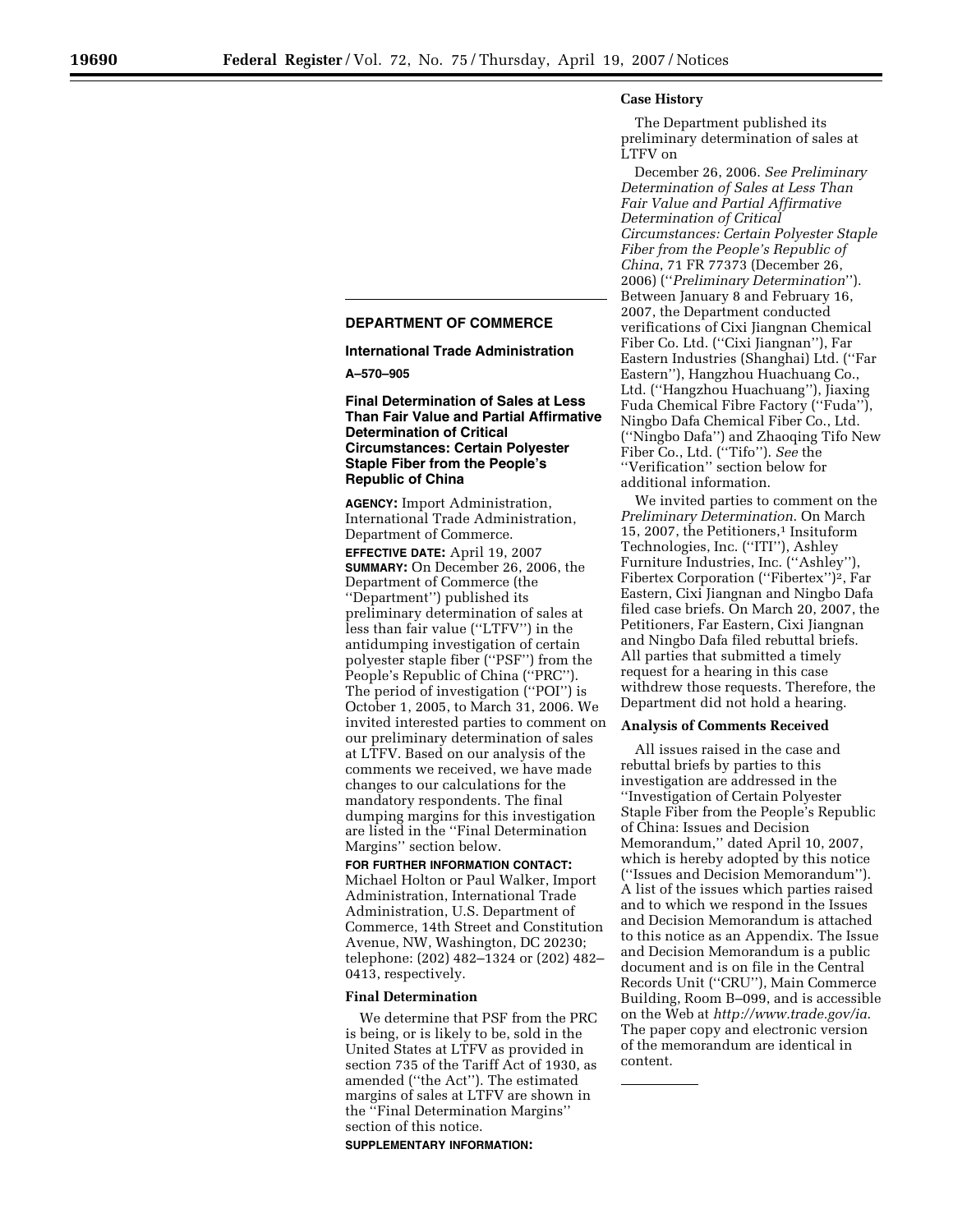## **Changes Since the Preliminary Determination**

Based on our analysis of comments received, we have made changes to the margin calculation for Cixi Jiangnan, Far Eastern and Ningbo Dafa as follows.

We have made the following changes to Cixi Jiangnan's margin calculation:

Other than the issues discussed below, we have determined to not include marine insurance from Cixi Jiangan's CNF market economy purchases. At verification, Cixi Jiangnan provided information that it did not incur marine insurance. For a detailed analysis of Cixi Jiangnan's margin calculation, *see* Final Determination in the Investigation of Certain Polyester Staple Fiber from the People's Republic of China: Analysis Memorandum for Cixi Jiangnan Fiber Co. Ltd., dated April 10, 2007.

We have made the following changes to Far Eastern's margin calculation:

Other than the issues discussed below, we have determined to include the additional international freight expense that Far Eastern reported as a minor correction to its market economy international freight expense. Furthermore, we have also determined to make an adjustment to Far Eastern's reported scrap by–product by capping it at the level of scrap it actually produced during the POI. Finally, we have determined to use a surrogate value for Far Eastern's purchases of EG from its affiliated supplier. *See* below and Issues and Decision Memorandum at Comment 21. For a detailed analysis of Far Eastern's margin calculation, *see* Final Determination in the Investigation of Certain Polyester Staple Fiber from the People's Republic of China: Analysis Memorandum for Far Eastern Industries (Shanghai) Ltd., dated April 10, 2007.

We have made the following changes to Ningbo Dafa's margin calculation:

We have determined that it is appropriate to apply partial facts available to Ningbo Dafa. As noted below in the ''Facts Available'' Section, we are applying the color–specific market economy purchase prices of Ningbo Dafa's PET flake invoices to the surrogate value of PET flake, based on the CONNUM of the finished PSF. *See*  below and Issues and Decision Memorandum at Comment 25. For a detailed analysis of Ningbo Dafa's margin calculation, *see see* Final Determination in the Investigation of Certain Polyester Staple Fiber from the People's Republic of China: Analysis Memorandum for Ningbo Dafa Chemical Fiber Co., Ltd., dated April 10, 2007.

In addition, the Department has made changes to its calculation of the

brokerage and handling, PSF wastes and by–product surrogate values as described in the Issues and Decision Memorandum at Comments 5 through 9. Moreover, the Department has made changes to its calculation of surrogate financial ratios as described in the Issues and Decision Memorandum at Comment 12. The Department has also revised the surrogate value for labor to \$0.83, using a revised expected wage rate posted on the Department's website on February 2, 2007. Further, the Department determines that it is appropriate to apply the methodology described in the December 27, 2006, **Federal Register** Notice regarding the treatment of negative margin to this investigation. *See* Issues and Decision Memorandum at Comment 4 and *Final Modification; Calculation of the Weighted–Average Dumping Margin During an Antidumping Investigation*, 71 FR 77722 (December 27, 2006).

#### **Scope of Investigation**

The merchandise subject to this proceeding is synthetic staple fibers, not carded, combed or otherwise processed for spinning, of polyesters measuring 3.3 decitex (3 denier, inclusive) or more in diameter. This merchandise is cut to lengths varying from one inch (25 mm) to five inches (127 mm). The subject merchandise may be coated, usually with a silicon or other finish, or not coated. PSF is generally used as stuffing in sleeping bags, mattresses, ski jackets, comforters, cushions, pillows, and furniture.

The following products are excluded from the scope: (1) PSF of less than 3.3 decitex (less than 3 denier) currently classifiable in the Harmonized Tariff Schedule of the United States (''HTSUS'') at subheading 5503.20.0025 and known to the industry as PSF for spinning and generally used in woven and knit applications to produce textile and apparel products; (2) PSF of 10 to 18 denier that are cut to lengths of 6 to 8 inches and that are generally used in the manufacture of carpeting; and (3) low–melt PSF defined as a bi– component fiber with an outer, non– polyester sheath that melts at a significantly lower temperature than its inner polyester core (classified at HTSUS 5503.20.0015).

Certain PSF is classifiable under the HTSUS subheadings 5503.20.0045 and 5503.20.0065. Although the HTSUS subheadings are provided for convenience and customs purposes, the written description of the merchandise under the orders is dispositive.

### **Scope Comments**

We received scope comments from ITI. However, these scope comments contained untimely and new factual information and were rejected by the Department. *See* the Department's letter dated March 19, 2007. No other interested party submitted scope comments since the *Preliminary Determination*. Therefore, we have not changed the scope from the *Initiation Notice*. *See Initiation of Antidumping Duty Investigation: Certain Polyester Staple Fiber from the People's Republic of China*, 71 FR 41201 (July 20, 2006) (''*Initiation Notice*'').

### **Facts Available**

Section 776(a)(2) of the Act provides that if an interested party: (A) withholds information that has been requested by the Department; (B) fails to provide such information in a timely manner or in the form or manner requested, subject to subsections  $782(c)(1)$  and (e) of the Act; (C) significantly impedes a determination under the antidumping statute; or (D) provides such information but the information cannot be verified, the Department shall, subject to subsection 782(d) of the Act, use facts otherwise available in reaching the applicable determination.

Section 782(c)(1) of the Act provides that, if an interested party promptly notifies the Department that it is unable to submit the information in the requested form and manner, together with a full explanation and suggested alternative forms in which such party is able to submit the information, the Department shall take into consideration the ability of the party to submit the information in the requested form and manner and may modify such requirements to the extent necessary to avoid imposing an unreasonable burden on that party.

For this final determination, in accordance with section 776(a)(2)(B) of the Act and  $782(c)(1)$  of the Act, we have determined that the use of neutral facts available is appropriate for Ningbo Dafa's PET flake. *See* Issues and Decision Memorandum at Comment 20. As neutral facts available, we are applying the color–specific, market economy purchase prices of Ningbo Dafa's PET flake invoices to value PET flake, based on the CONNUM of the finished PSF. *See* Analysis for the Final Determination of Certain Polyester Staple Fiber from the People's Republic of China: Ningbo Dafa Chemical Fiber Co., Ltd., dated April 10, 2007.

#### **Verification**

As provided in section 782(i) of the Act, we verified the information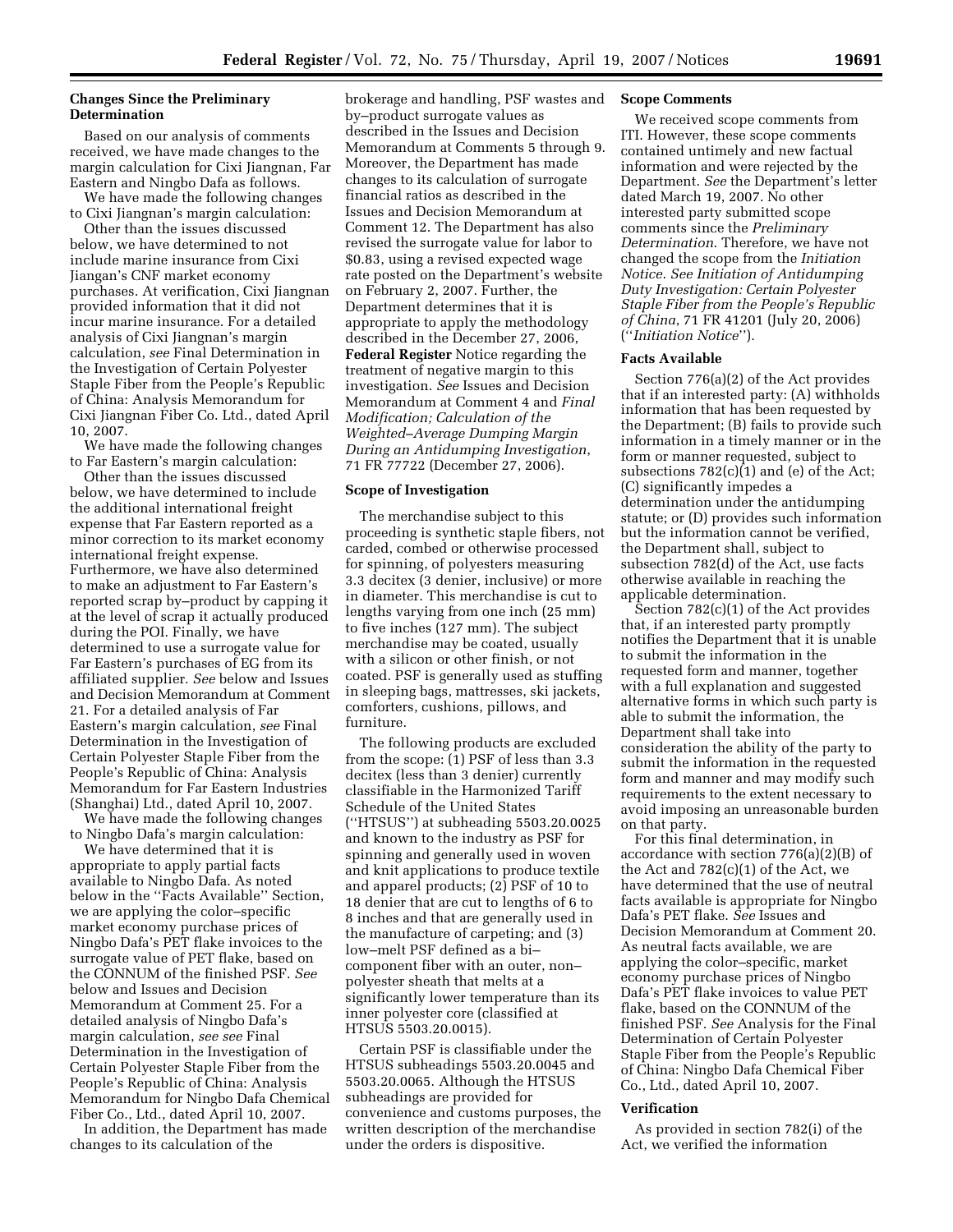submitted by the respondents and three separate rate applicants for use in our final determination. *See* the Department's verification reports on the record of this investigation in the CRU with respect to Cixi Jiangnan, Far Eastern, Hangzhou Huachuang, Fuda, Ningbo Dafa and Tifo. For all verified companies, we used standard verification procedures, including examination of relevant accounting and production records, as well as original source documents provided by respondents.

## **Surrogate Country**

In the *Preliminary Determination*, we stated that we had selected India as the appropriate surrogate country to use in this investigation for the following reasons: (1) It is a significant producer of comparable merchandise; (2) it is at a similar level of economic development pursuant to 773(c)(4) of the Act; and (3) we have reliable data from India that we can use to value the factors of production. *See Preliminary Determination*. For the final determination, we received no comments and made no changes to our findings with respect to the selection of a surrogate country.

### **Separate Rates**

In proceedings involving non–marketeconomy (''NME'') countries, the Department begins with a rebuttable presumption that all companies within the country are subject to government control and, thus, should be assigned a single antidumping duty deposit rate. It is the Department's policy to assign all exporters of merchandise subject to an investigation in an NME country this single rate unless an exporter can demonstrate that it is sufficiently independent so as to be entitled to a separate rate. *See Final Determination of Sales at Less Than Fair Value: Sparklers from the People's Republic of China*, 56 FR 20588 (May 6, 1991) (''*Sparklers*''), as amplified by *Notice of Final Determination of Sales at Less Than Fair Value: Silicon Carbide from the People's Republic of China*, 59 FR 22585 (May 2, 1994) (''*Silicon Carbide*''), and Section 351.107(d) of the Department's regulations.

In the *Preliminary Determination*, we found that Cixi Jiangnan, Far Eastern and Ningbo Dafa, and the separate rate applicants who received a separate rate (''Separate Rate Applicants'') in the *Preliminary Determination*  demonstrated their eligibility for separate–rate status. For the final determination, we continue to find that the evidence placed on the record of this investigation by Cixi Jiangnan, Far

Eastern and Ningbo Dafa, and the Separate Rate Applicants demonstrate both a *de jure* and *de facto* absence of government control, with respect to their respective exports of the merchandise under investigation, and, thus are eligible for separate rate status.

## **The PRC–Wide Rate**

In the *Preliminary Determination*, the Department found that certain companies and the PRC–wide entity did not respond to our requests information. In the Preliminary Determination we treated these PRC producers/exporters as part of the PRC–wide entity because they did not demonstrate that they operate free of government control over their export activities. No additional information has been placed on the record with respect to these entities after the *Preliminary Determination*. The PRC–wide entity has not provided the Department with the requested information; therefore, pursuant to section 776(a)(2)(A) of the Act, the Department continues to find that the use of facts available is appropriate to determine the PRC–wide rate. Section 776(b) of the Act provides that, in selecting from among the facts otherwise available, the Department may employ an adverse inference if an interested party fails to cooperate by not acting to the best of its ability to comply with requests for information. *See Notice of Final Determination of Sales at Less Than Fair Value: Certain Cold– Rolled Flat–Rolled Carbon–Quality Steel Products from the Russian Federation*, 65 FR 5510, 5518 (February 4, 2000). *See also, ''Statement of Administrative Action*'' accompanying the URAA, H.R. Rep. No. 103–316, vol. 1, at 870 (1994) (''*SAA*''). We determined that, because the PRC–wide entity did not respond to our request for information, it has failed to cooperate to the best of its ability. Therefore, the Department finds that, in selecting from among the facts otherwise available, an adverse inference is appropriate for the PRC– wide entity.

Because we begin with the presumption that all companies within a NME country are subject to government control and because only the companies listed under the ''Final Determination Margins'' section below have overcome that presumption, we are applying a single antidumping rate - the PRC–wide rate - to all other exporters of subject merchandise from the PRC. Such companies did not demonstrate entitlement to a separate rate. *See, e.g., Synthetic Indigo from the People's Republic of China: Notice of Final Determination of Sales at Less Than Fair Value*, 65 FR 25706 (May 3, 2000).

The PRC–wide rate applies to all entries of subject merchandise except for entries from the respondents which are listed in the ''Final Determination Margins'' section below (except as noted).

## **Critical Circumstances**

In the *Preliminary Determiantion*, we found that there have been massive imports of the subject merchandise over a relatively short period for Far Eastern. In addition, we relied on a period of six months as the period, which was the maximum duration for the information we had available at that time, for comparison in preliminarily determining whether imports of the subject merchandise were massive.

For the final determination, however, we collected an additional three months of data from the respondents. After analyzing the additional data, we continue to find that Far Eastern had massive imports of PSF over a relatively short period of time. *See* Memorandum from James C. Doyle, Office Director, to Stephen J. Claeys, Deputy Assistant Secretary, Preliminary Affirmative Determination of Critical Circumstances, (December 15, 2006) at 2–3 (''Critical Circumstances Memo''), dated April 10, 2007. Moreover, we continue to find that Ningbo Dafa, Cixi Jiangnan, the Separate Rates Applicants and the PRC–wide entity did not have massive imports of PSF over a relatively short period of time. *Id*.

## **Corroboration**

At the *Preliminary Determination*, in accordance with section 776(c) of the Act, we corroborated our adverse facts available (''AFA'') margin by comparing the U.S. price and normal values from the petition to the U.S. price and normal values for the respondents. We continue to find that the margin of 44.30 percent has probative value. *See* Memorandum to the File: Corroboration of the PRC– Wide Facts Available Rate for the Final Determination in the Antidumping Duty Investigation of Certain Polyester Staple Fiber from the People's Republic of China, dated April 10, 2007 (''Final Corroboration Memo''). Accordingly, we find that the rate of 44.30 percent is corroborated within the meaning of section 776(c) of the Act.

### **Final Determination Margins**

We determine that the following percentage weighted–average margins exist for the POI: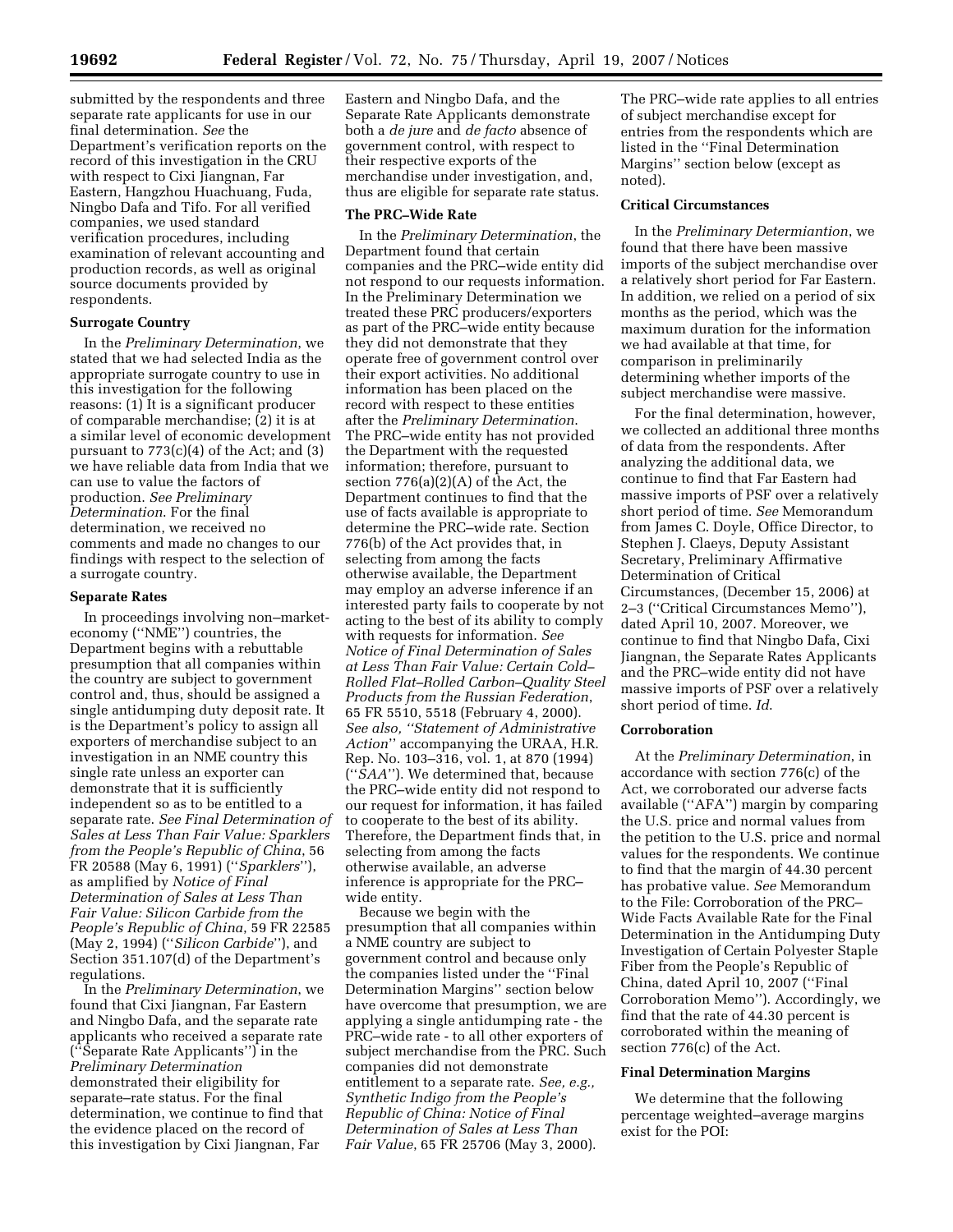PSF FROM THE PRC - WEIGHTED– AVERAGE DUMPING MARGINS

| Exporter & Producer                       | Weighted-Average<br>Deposit Rate |
|-------------------------------------------|----------------------------------|
| Cixi Jiangnan Chemical                    |                                  |
| Co., Ltd.                                 | de minimis                       |
| <b>Far Eastern Industries</b>             |                                  |
| (Shanghai) Ltd.<br>Ningbo Dafa Chemical   | 3.47%                            |
| Fiber Co., Ltd.                           | 4.86%                            |
| Cixi Sansheng Chem-                       |                                  |
| ical Fiber Co., Ltd.                      | 4.44%                            |
| Cixi Santai Chemical                      |                                  |
| Fiber Co., Ltd.                           | 4.44%                            |
| Cixi Waysun Chemical                      |                                  |
| Fiber Co., Ltd.                           | 4.44%                            |
| Hangzhou Best Chem-                       |                                  |
| ical Fibre Co., Ltd.                      | 4.44%                            |
| Hangzhou Hanbang                          |                                  |
| Chemical Fibre Co.,                       |                                  |
| Ltd.                                      | 4.44%                            |
| Hangzhou Huachuang                        |                                  |
| Co., Ltd.                                 | 4.44%                            |
| Hangzhou Sanxin Paper                     |                                  |
| Co., Ltd.                                 | 4.44%                            |
| Hangzhou Taifu Textile<br>Fiber Co., Ltd. | 4.44%                            |
| Jiaxang Fuda Chemical                     |                                  |
| Fibre Factory                             | 4.44%                            |
| Nantong Luolai Chem-                      |                                  |
| ical Fiber Co. Ltd.                       | 4.44%                            |
| Nanyang Textile Co.,                      |                                  |
| Ltd.                                      | 4.44%                            |
| Suzhou PolyFiber Co.,                     |                                  |
| Ltd.                                      | 4.44%                            |
| Xiamen Xianglu Fiber                      |                                  |
| Chemical Co.                              | 4.44%                            |
| Zhaoqing Tifo New                         |                                  |
| Fiber Co., Ltd.                           | 4.44%                            |
| Zhejiang Anshun                           |                                  |
| Pettechs Fibre Co.,                       |                                  |
| Ltd.                                      | 4.44%                            |
| Zhejiang Waysun                           |                                  |
| Chemical Fiber Co.,                       |                                  |
| Ltd.<br>PRC-Wide Rate                     | 4.44%<br>44.30%                  |
| .                                         |                                  |

#### **Disclosure**

We will disclose the calculations performed within five days of the date of publication of this notice to parties in this proceeding in accordance with 19 CFR 351.224(b).

## **Continuation of Suspension of Liquidation**

Pursuant to section 735(c)(1)(B) of the Act, we will instruct U.S. Customs and Border Protection (''CBP'') to continue to suspend liquidation of all entries of subject merchandise from Ningo Dafa, the Separate Rate Applicants and the PRC–wide entity entered, or withdrawn from warehouse, for consumption on or after December 26, 2006, the date of publication of the *Preliminary Determination*. CBP shall continue to require a cash deposit or the posting of a bond equal to the estimated amount by which the normal value exceeds the U.S. price as shown above.

The Department continues to find that critical circumstances exist for Far Eastern therefore, the Department will direct the CBP suspend liquidation of any entries of PSF from the PRC as described in the ''Scope of Investigation'' section, that are entered, or withdrawn from warehouse, for consumption 90 days before the date of publication of this notice in the **Federal Register**. These suspension of liquidation instructions will remain in effect until further notice. With respect to Cixi Jiangnan, the Department will instruct CBP not to suspend liquidation of any entries of PSF from the PRC as described in the

'Scope of Investigation'' section, that are entered, or withdrawn from warehouse, for consumption on or after the date of publication of this notice in the **Federal Register**. The Department will not require any cash deposit or posting of a bond for Cixi Jiangnan when the subject merchandise is produced and exported by Cixi Jiangnan. These suspension of liquidation instructions will remain in effect until further notice.

#### **ITC Notification**

In accordance with section 735(d) of the Act, we have notified the International Trade Commission (''ITC'') of our final determination of sales at LTFV. As our final determination is affirmative, in accordance with section 735(b)(2) of the Act, within 45 days the ITC will determine whether the domestic industry in the United States is materially injured, or threatened with material injury, by reason of imports or sales (or the likelihood of sales) for importation of the subject merchandise. If the ITC determines that material injury or threat of material injury does not exist, the proceeding will be terminated and all securities posted will be refunded or canceled. If the ITC determines that such injury does exist, the Department will issue an antidumping duty order directing CBP to assess antidumping duties on all imports of the subject merchandise entered, or withdrawn from warehouse, for consumption on or after the effective date of the suspension of liquidation.

#### **Notification Regarding APO**

This notice also serves as a reminder to the parties subject to administrative protective order (''APO'') of their responsibility concerning the disposition of proprietary information disclosed under APO in accordance with 19 CFR 351.305. Timely notification of return or destruction of APO materials or conversion to judicial protective order is hereby requested.

Failure to comply with the regulations and the terms of an APO is a sanctionable violation. This determination and notice are issued and published in accordance with sections 735(d) and 777(i)(1) of the Act.

This determination and notice are issued and published in accordance with sections 735(d) and 777(i)(1) of the Act.

Dated: April 10, 2007.

#### **David M. Spooner,**

*Assistant Secretary for Import Administration.* 

#### **Appendix I**

## **Changes from the Preliminary Determination**

## **General Comments:**

*Comment 1:* Zeroing/Targeted Dumping *Comment 2:* Adjustments to Market Economy Purchases–Foreign Inland Freight *Comment 3:* Adjustments to Market Economy Purchases–Foreign Brokerage & Handling *Comment 4:* Adjustments to Market Economy Purchases–Application of PRC Duties

#### **Surrogate Value Comments:**

*Comment 5:* Surrogate Value for Brokerage & Handling *Comment 6:* Surrogate Value for Waste Inputs *Comment 7:* Surrogate Value for Polymer Polyester Staple Fiber Waste *Comment 8:* Surrogate Value for Lump, Popcorn or X–ray Film *Comment 9:* Surrogate Value for Scrap Waste By–Product *Comment 10:* Surrogate Value for Labor *Comment 11:* Surrogate Value for Alkali Flake *Comment 12:* Calculation of Surrogate Financial Ratios *Comment 13:* General Export Subsidy Countries and Market Economy Inputs

### **Company Specific Comments - Cixi Jiangnan:**

*Comment 14:* Cixi Jiangnan's Sales to Trading Companies *Comment 15:* Cixi Jiangnan's International Freight for Its U.S. Sales *Comment 16:* Cixi Jiangnan's Indirect Labor *Comment 17:* Insurance for Cixi's Market Economy Purchases

#### **Company Specific Comments - Far Eastern:**

*Comment 18:* Far Eastern's Critical Circumstances

*Comment 19:* Far Eastern's Reported Scrap Offsets